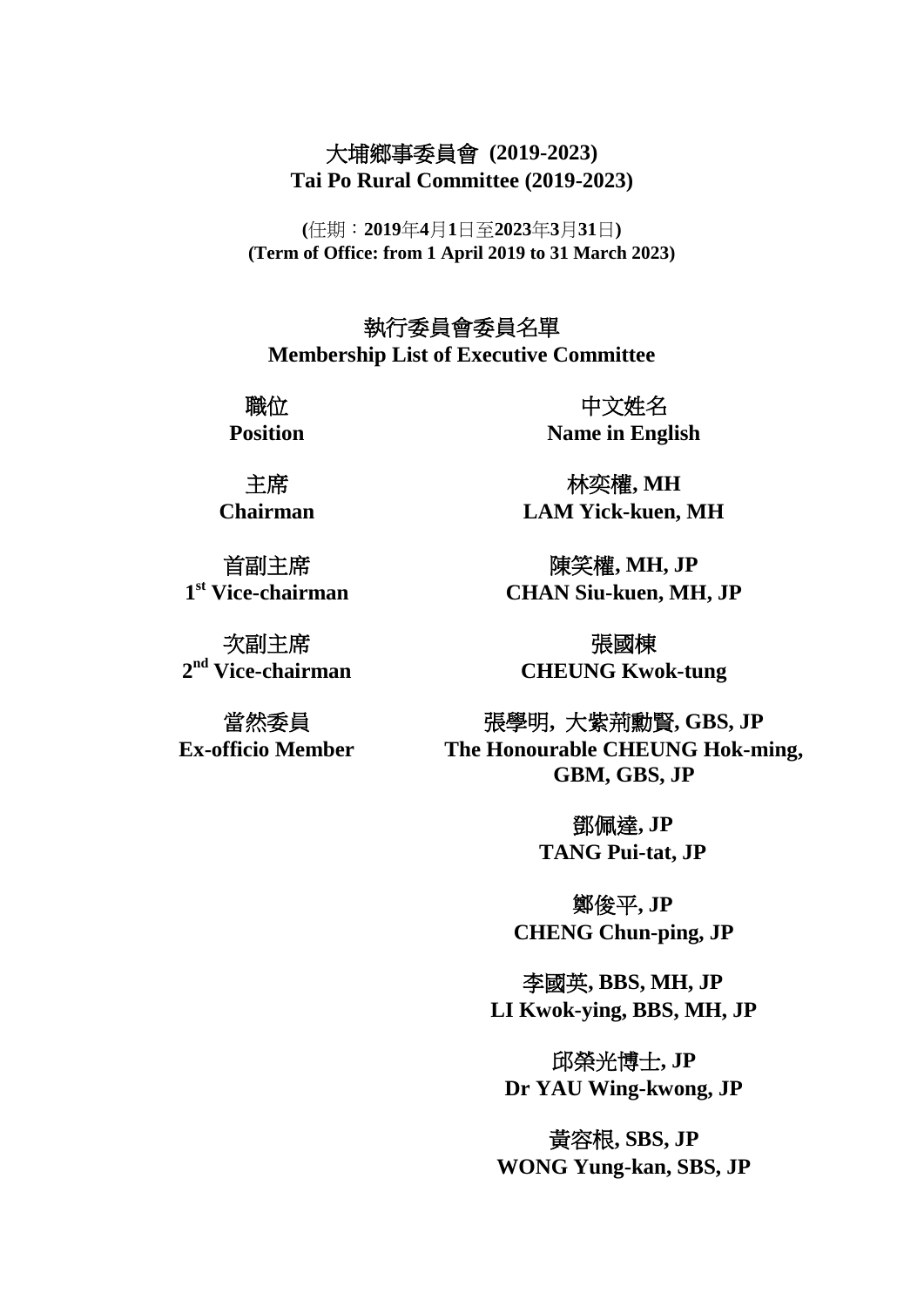## 職位

**Position**

當然委員 **Ex-officio Member**

中文姓名 **Name in English**

黃碧嬌**, BBS, MH, JP WONG Pik-kiu, BBS, MH, JP**

> 李永強 **LI Wing-keung**

馬秉芬 **MA Ping-fan, Charlie**

> 林杜明 **LAM To-ming**

鍾偉強**, MH CHUNG Wai-keung, MH**

文春輝**, BBS, MH MAN Chen-fai, BBS, MH**

> 詹年貴 **JIM Nin-kwai**

李貴平 **LEE Kwai-ping**

李少文 **LEE Siu-man**

李玉明 **LEE Yuk-ming**

柳明心 **LAU Ming-shum**

黃展茂 **WONG Chin-mau**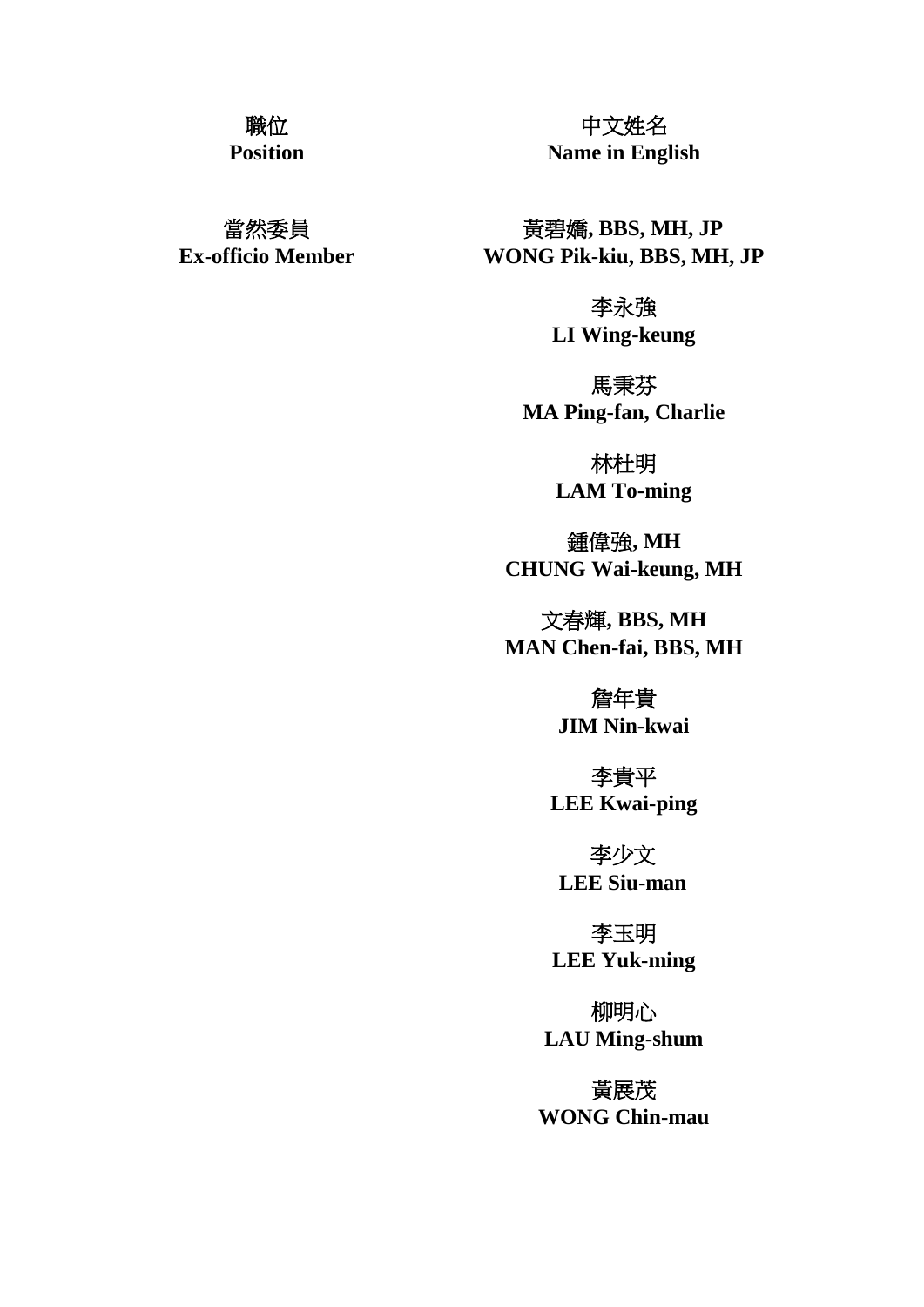## 職位

**Position**

執行委員 **Member of Executive Committee**

中文姓名 **Name in English**

石廣燕 **SHEK Kwong-yin**

梁官華 **LEUNG Koon-wah**

鄭煌發 **CHENG Wong-fat**

李國榮 **LEE Kwok-wing**

林春祥 **LAM Chun-cheung**

鄭倫光 **CHENG Lun-kwong, Gilvig**

> 文健洪 **MAN Kin-hung**

陳灶良**, M.H. CHAN Cho-leung, M.H.**

陳長有 **CHAN Cheung-yau**

劉志成博士**, MH Dr LAU Chee-sing, MH**

張國慧 **CHEUNG Kwok-wai**

> 温文傑 **WAN Man-kit**